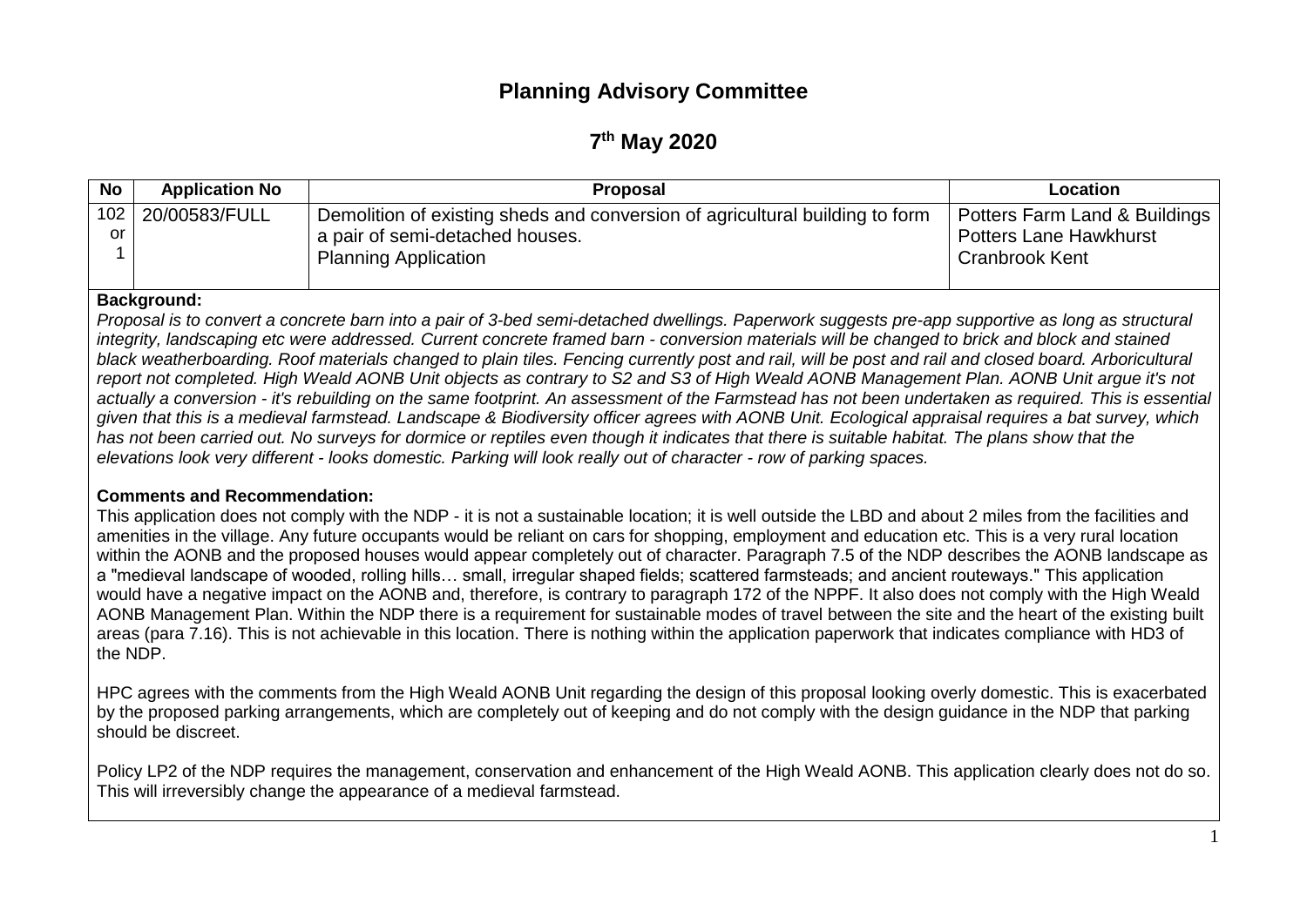HPC **objects** to this application.

If TWBC is minded to approve this application, it is imperative that the farmstead assessment, completed arboricultural report and all appropriate ecological surveys are undertaken and the findings are shown to be satisfactory before approval is granted.

| 0r | 103 20/01024/FULL | Extension of existing parking area, including revised surface water<br>drainage, adaption of existing lighting, additional disabled parking space<br>and electric car charging point. | Hawkhurst Cottage Hospital<br>High Street Hawkhurst<br>Cranbrook Kent TN18 4PU |
|----|-------------------|---------------------------------------------------------------------------------------------------------------------------------------------------------------------------------------|--------------------------------------------------------------------------------|
|    |                   |                                                                                                                                                                                       |                                                                                |

### **Background:**

*Proposal is to extend car park to provide an extra 12 spaces, as well as allocating an additional disabled parking space and an electric car charging point.*

## **Comments and Recommendation:**

Hawkhurst Community Hospital is much valued and well-used. It is realistically only accessible by car and, therefore, HPC **supports** this application.

|    | 104 20/01104/FULL | Demolition of existing single storey side extension, replacement two storey side | 4 Talbot Place Talbot Road                 |
|----|-------------------|----------------------------------------------------------------------------------|--------------------------------------------|
| or |                   | extension, internal alterations and rear porch.                                  | <sup>1</sup> Hawkhurst Cranbrook Kent TN18 |
|    |                   |                                                                                  | 4NA                                        |
|    |                   |                                                                                  |                                            |

## **Background:**

*The new extension will be a bit wider than the existing single-storey extension, but the paperwork indicates that this will not impact on parking arrangements. No comments from neighbours.*

### **Comments and Recommendation:**

The extension will use materials to match existing and, therefore, complies with the NDP. There is a reasonable amount of space between 4 Talbot Place and the neighbouring property so it would not appear to impact on neighbours. Therefore, HPC **supports** this application.